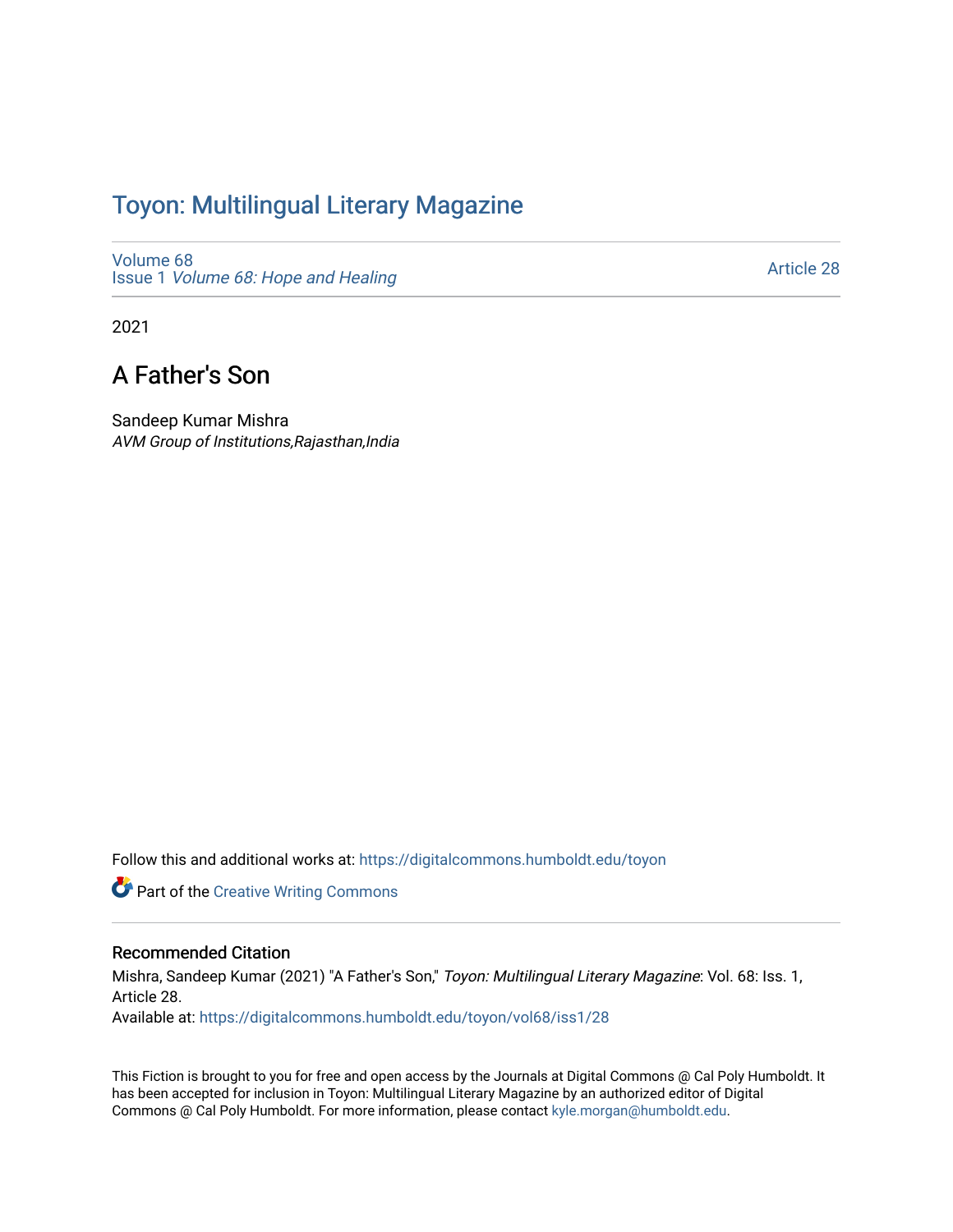88

### **A Father's Son**

### Sandeep Kumar Mishra

The mourners were not plentiful the day of the funeral. Charvik Sharma had not been a popular man in this life, having dedicated very little time to cultivating and maintaining relationships. Sahil, his eldest, watched the people move about in respectful silence, occasionally stopping at one of his siblings or mother to offer quiet condolences while the chanters continued through their mantras. Some made their way over to him, but he had nothing to say to them in return. Everything was too fresh. Sahil wasn't sure how he felt about his father's death yet. He hadn't even seen his father for at least ten years before now, having gone off to live with his aunt while still a boy.

 He looked over at his mother, his brother Ishaan, and his sister Shaleena. His mother looked sad at least, but Ishaan and Shaleena looked about as numb as he doubtless did. He wondered what the past ten years had been like for them. If their father had changed at all since failing Sahil.

 He would never forget the first time his father struck him. It was a miserable, humid day, the air so wet that you could almost taste it. Charvik was home, classes having been let out, and was especially short of temper.

 Sahil, still a small child at the time, refused to go outside to play. "It's too hot," he remembered protesting. "I'll melt!"

 His mother had gently but firmly encouraged him to go outside anyway. "You won't melt, I promise. But you really should go outside. The sun is good for you."

"I don't want to!" His little voice rose in aggravation.

 "Sahil, my darling, please go outside." His mother looked around, fear coloring her face. It was the first time Sahil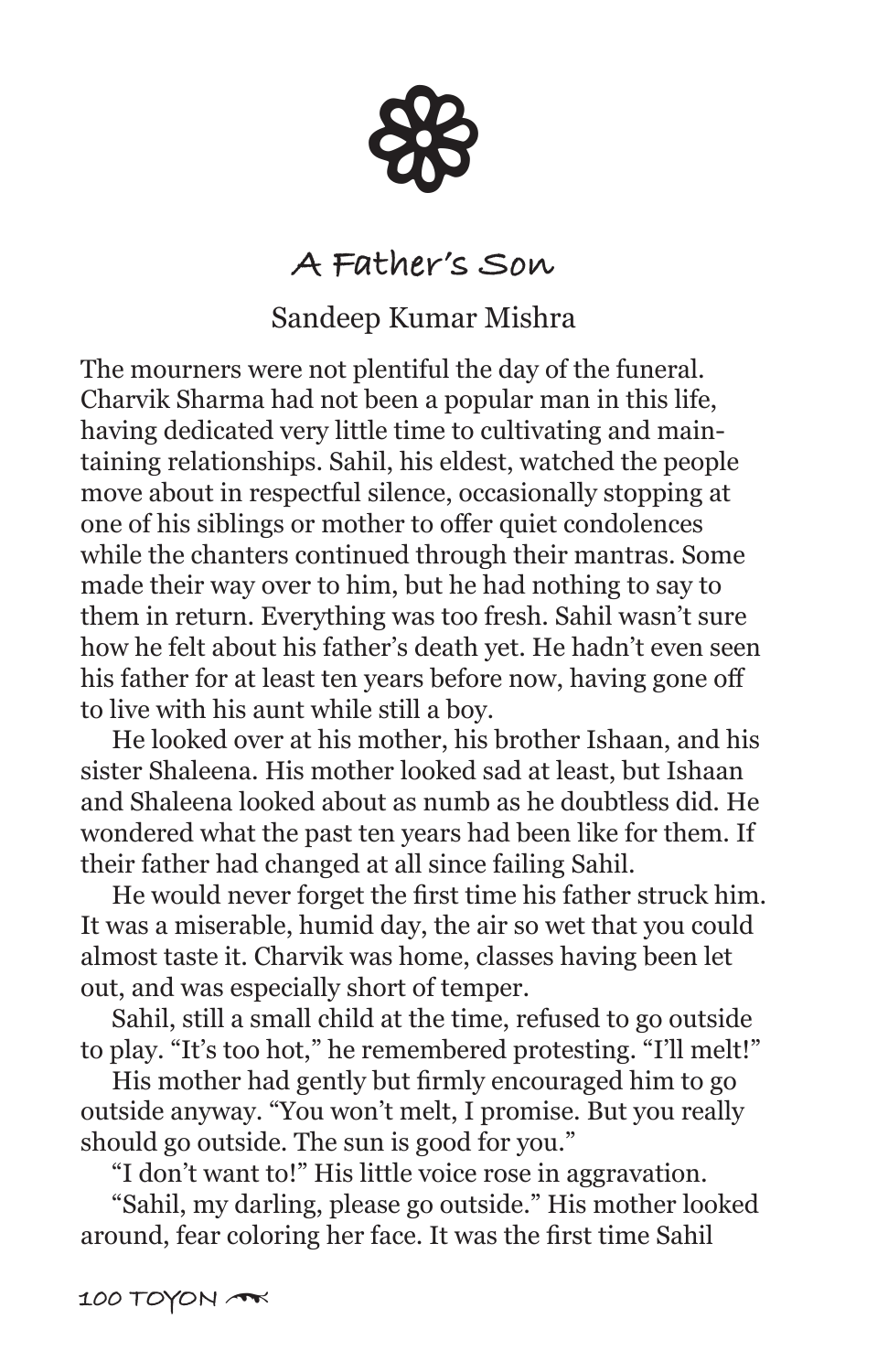could recall seeing his mother afraid, though it would not be the last. Charvik appeared around the corner, his face an oncoming storm, and Sahil instinctively understood his mother's fear.

 "What is the meaning of this noise?" It was less a question than a demand.

Sahil ventured a reply. "I don't want to go outside."

 The baleful gaze Charvik leveled at his son burned into the young boy's soul. "I heard your mother tell you to go outside. Why do you stand there mewing?"

 $\mathrm{H}$ "

SLAP.

 "Do as you're told! If I see you in the house again before supper you will get twice as bad!" Tears ran unchecked down Sahil's face, and he bolted through the door before his father could rebuke him for those, too. Oblivious to his surroundings he fled off into town, and did not dare return home until well after dark.

"Sahil?"

 Sahil glanced over to find his sister standing beside him, her previously numb expression now one of concern. "Yes, Shaleena?"

 "I just... I wondered if you were alright. You've barely spoken a word since coming home." Home. This was not his home anymore, hadn't been his home since he had been sent away. "I'm fine. Just a little impatient to be done with this."

Shaleena nodded. "You and father never did get along."

 Sahil gave her a glance. "You say that as though I am unique in that respect."

 She shrugged slightly. "He... tried, I think, to make some small amends. He never apologized, not in as many words, but he was... softer." She hesitated, as though weighing her words. "I think he missed you."

Sahil scoffed. "I find that unlikely."

 Shaleena was quiet for a long moment after that. "Well, I missed you at least. And I'm glad you came back, even if it's just for this." She briefly touched his arm, then moved back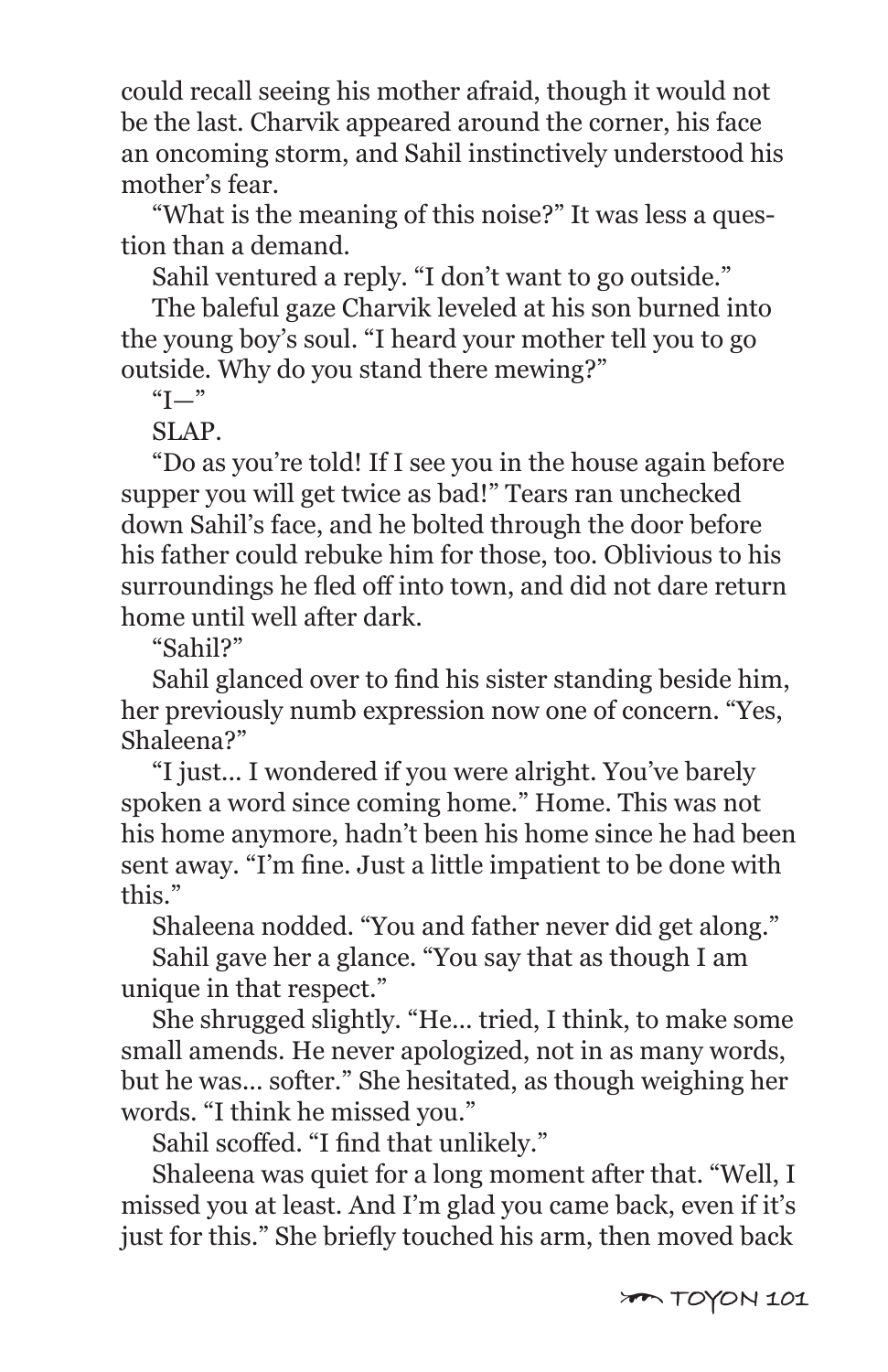towards their mother without further comment. He allowed his mind to wander again, passively listening to the chants and watching the dancing flames of a candle.

 "I know your father was very cruel." Sahil shook his head and looked over to where his Aunt Shashi was addressing him. "Perhaps he will be kinder in his next life."

 Sahil couldn't reply to that. He wasn't certain his father deserved another life.

 "I am sorry you did not get to say goodbye," his aunt ventured again. She was a kind woman, almost a second mother to Sahil, but she was too forgiving.

 "I am not." The first words Sahil had spoken since the funeral began. "We said everything we needed to say to each other a long time ago."

 A young Sahil stood nervously in his father's cramped office. Their small house afforded little enough space for their steadily growing family, yet Charvik refused to give up this room. Sahil had no idea what it was for, he just knew that his father's claims to it meant that he and his new brother Ishaan would be sharing a room.

 "Your brother will be your responsibility," he remembered his father saying sternly, eyes intense and hard. "I expect you to take the responsibility."

 Sahil didn't speak. He knew by then that discussions with his father were not truly discussions, they were just brief moments when his father bothered to remember he had a child long enough to impart specific instructions. Any words on Sahil's part would earn him a backhand, and that was if his father was in a decent mood.

 "That means helping your mother feed and change him, teach him, and—"

"Keep him out of your way?"

 The words were a mistake—Sahil knew that before he said them, but sometimes he couldn't help himself. He stood defiantly as the fury entered his father's eyes. He would feel the repercussions of that remark for a long time, and remember them even longer.

Sahil wasted no time after the traditional ten day mourn-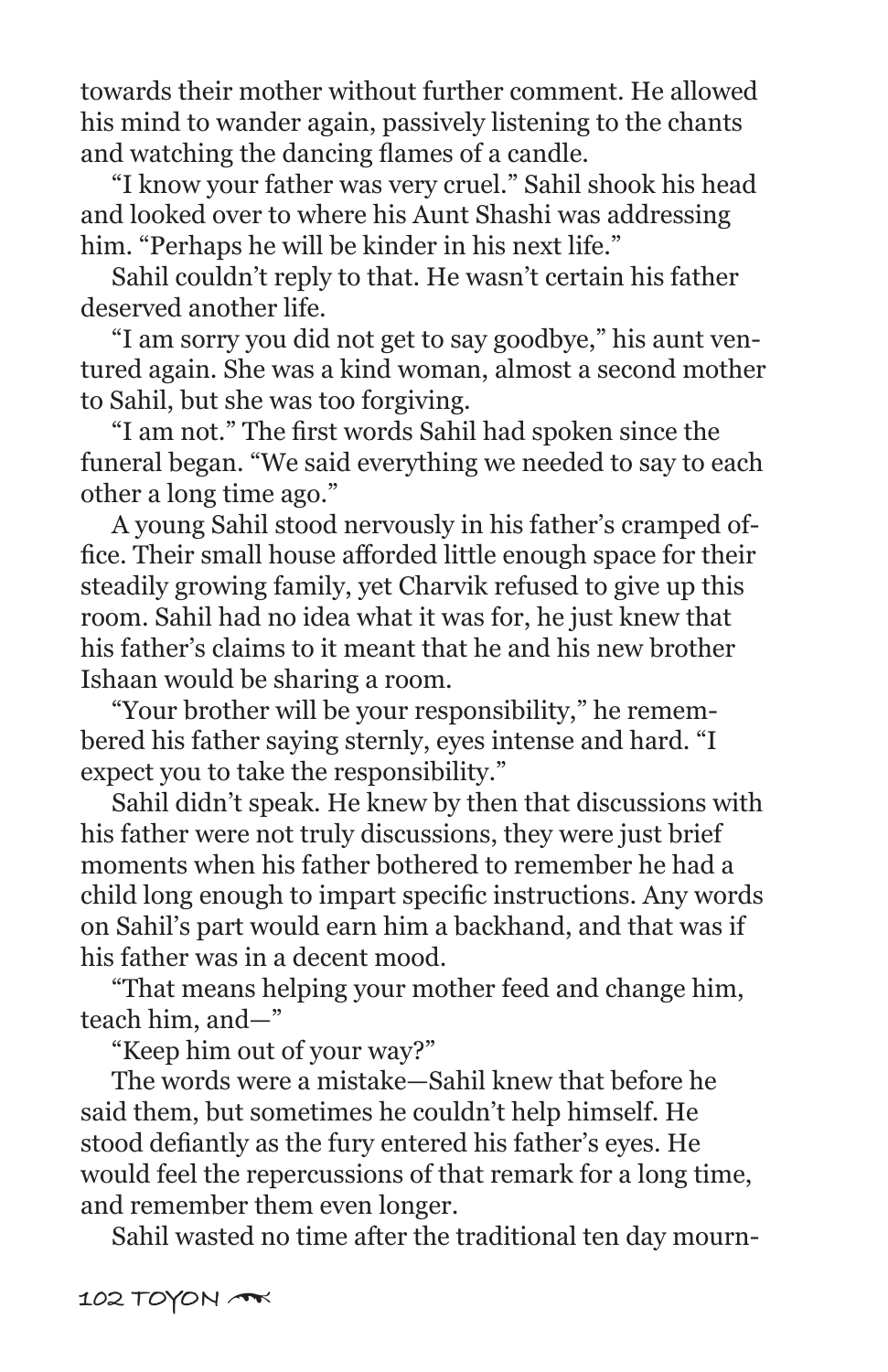ing period to get back to his life. The fact that he even had to take ten whole days off irritated him, and he was unreasonably short with his family because of it. He wanted to leave this house and its memories, wanted to get back to his own wife and child and job, and wanted to burn the past away just as the body had been burned. On the tenth day his brother found him alone and sat beside him. Sahil looked over skeptically; he and his brother had never been close and disagreed often, and had hardly spoken to each other these past days.

 "I assume you plan to leave with the sun," Ishaan began, not looking over.

 "Before the sun, if I can manage it. I have a long ride home and the earlier I start the earlier I am back where I belong."

Ishaan shook his head. "You never cared for home."

 "You make it sound like I chose to leave in the first place," Sahil countered, frowning.

 "Perhaps not. But you did choose not to come back." "Father—"

 "Damn it, Sahil, this isn't about Father!" Ishaan stood suddenly with this outburst, spinning so he looked down at Sahil. "You left more than Father behind! You left Shaleena and Mother too, or did you think being sent away to school freed you from your responsibilities as eldest?"

 "I checked in when I could. Everything was under control, and Father didn't want me back besides."

 Ishaan threw his arms in the air. "Typical Sahil. Always running from Father. If you only gave him the respect he deserved, perhaps—"

 "You want to talk to me about respect?" Sahil was standing now. "You call abusive behaviors worthy of respect?"

 "He was our father. He deserved your respect regardless." Ishaan began to head back inside, but paused in the doorway. "But I don't see you'll listen to me. You'll just run, like you always have."

 By sunrise on the eleventh day he was packed and ready to go, not even staying for breakfast. He had nothing more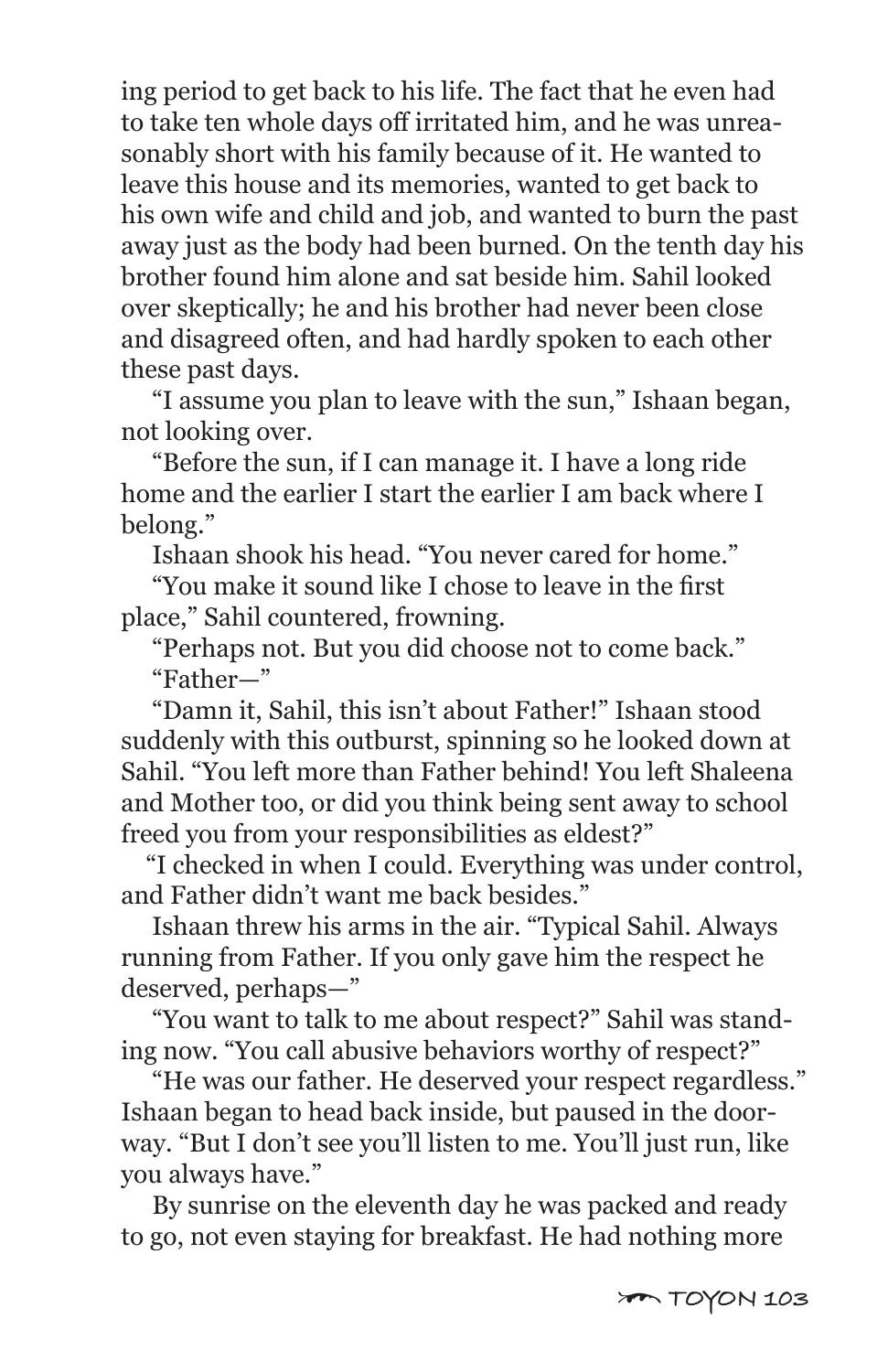to say to his mother or siblings, and they had lived the past ten years without him; there was no reason to stay here any longer. So he quickly and quietly slipped out of the home of his childhood to catch the first train of the day and refused to look back.

 As he walked, his thoughts wandered. He looked forward to home, hoped the train was running on time, hoped his wife Viha had set aside some dinner for him, and a thousand other thoughts like these—anything to get his mind off where he was and what had just happened and get him moving forward. He was so focused on putting the past behind him that he didn't notice the football until it was almost too late.

 With a small yelp he bobbed his head to the side, narrowly avoiding a head-on collision with the flying ball. He shook his head, startled and confused, and looked around for the ball's owner. He spotted them easily enough, a young boy who was smiling apologetically—and his father—who was laughing—just down the road. The father jogged towards Sahil.

 "My apologies," he began, still laughing a little. "My son and I like to come out for a little game before I have to go to work, and we are unaccustomed to sharing the road so early."

 Sahil took a moment to gather his wits before answering. "Ah... it is alright. I was not hit, so no harm." His eyes drifted back to the boy. "You two do this... often?"

 The father nodded. "Most mornings. I work long hours, so I cherish the moments I can. Surely you can understand this?"

 Sahil looked back at the father. Such genuine happiness, speaking about his son, was something Sahil did not understand at all.

"Sahil, why does father never come out to play with us?"

 Sahil didn't turn to look at his little sister. Shaleena was barely five, but already she was noticing that their house was not like the houses of some of her friends. Her father was practically a stranger to her, only seen at meals and on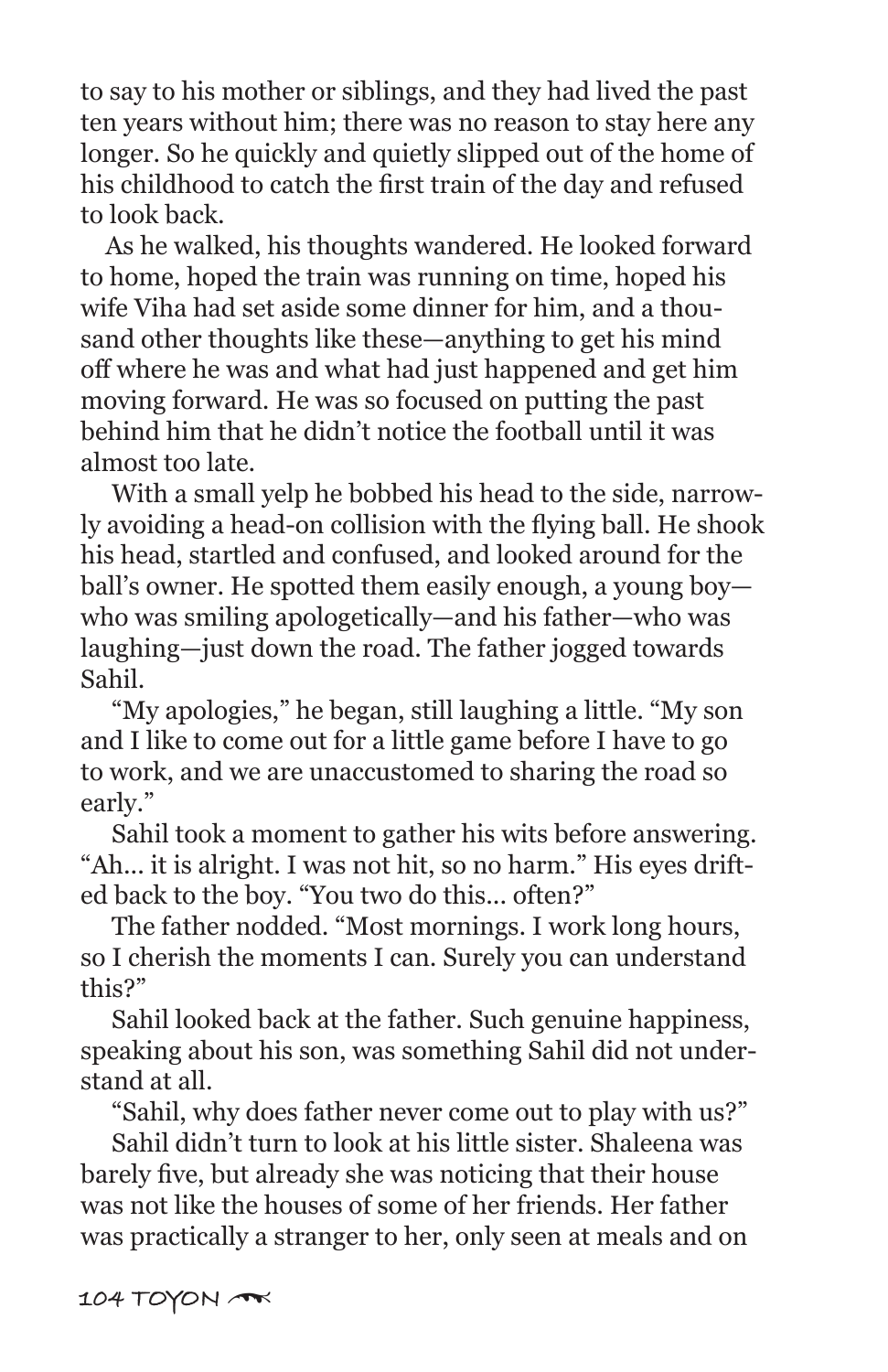holidays. No great loss there, Sihal thought with no small measure of distaste.

 "Because he is too busy," Ishaan said when it was obvious that Sahil had nothing to say.

"Busy with what?"

Ishaan paused. "Work, I guess."

 Shaleena clearly didn't understand, but filed the information away nonetheless and pressed on to her next question. "And why is he so sad?"

 This got Sahil to speak. "You think he's sad?" Shaleena nodded and Sahil scoffed. "Why do you think this?"

"Because he never smiles. Sad people don't smile."

 It made sense, in a little kid logic sort of way, but Sahil had trouble picturing his father's constantly sour expression as anything but angry.

 "He isn't sad," Sahil said finally, frowning at the football by his feet. "I don't know what he is, but he isn't sad."

 This confused the little girl more but Sahil chose that moment to kick the ball and she took off after it, screaming with joy. Ishaan looked at Sahil and frowned. "Don't speak of our father like that."

 Sahil rolled his eyes and watched Shaleena run. "Why not? It isn't like he's around to hear us, and even if he was he never listens to anything we say."

" $B$ ut—"

 "I don't want to hear it, Ishaal. Come on, let's catch up to Shaleena."

 Given the early hour the train station was thankfully quiet, and Sihal managed to purchase his ticket and board with minimal wait. He also had his choice of seats for the long ride ahead of him. Settling his luggage above him, he sat heavily and sighed, thankful to be on the way home at last. The rest of his day promised to be an easy one, as it was nothing more tedious than waiting until he reached his stop that evening, then getting a cab to take him home. Comforted by these thoughts, he drifted into a light nap as the train began to move.

When he stirred a few hours later, he noticed the car was

[ **TOYON 105**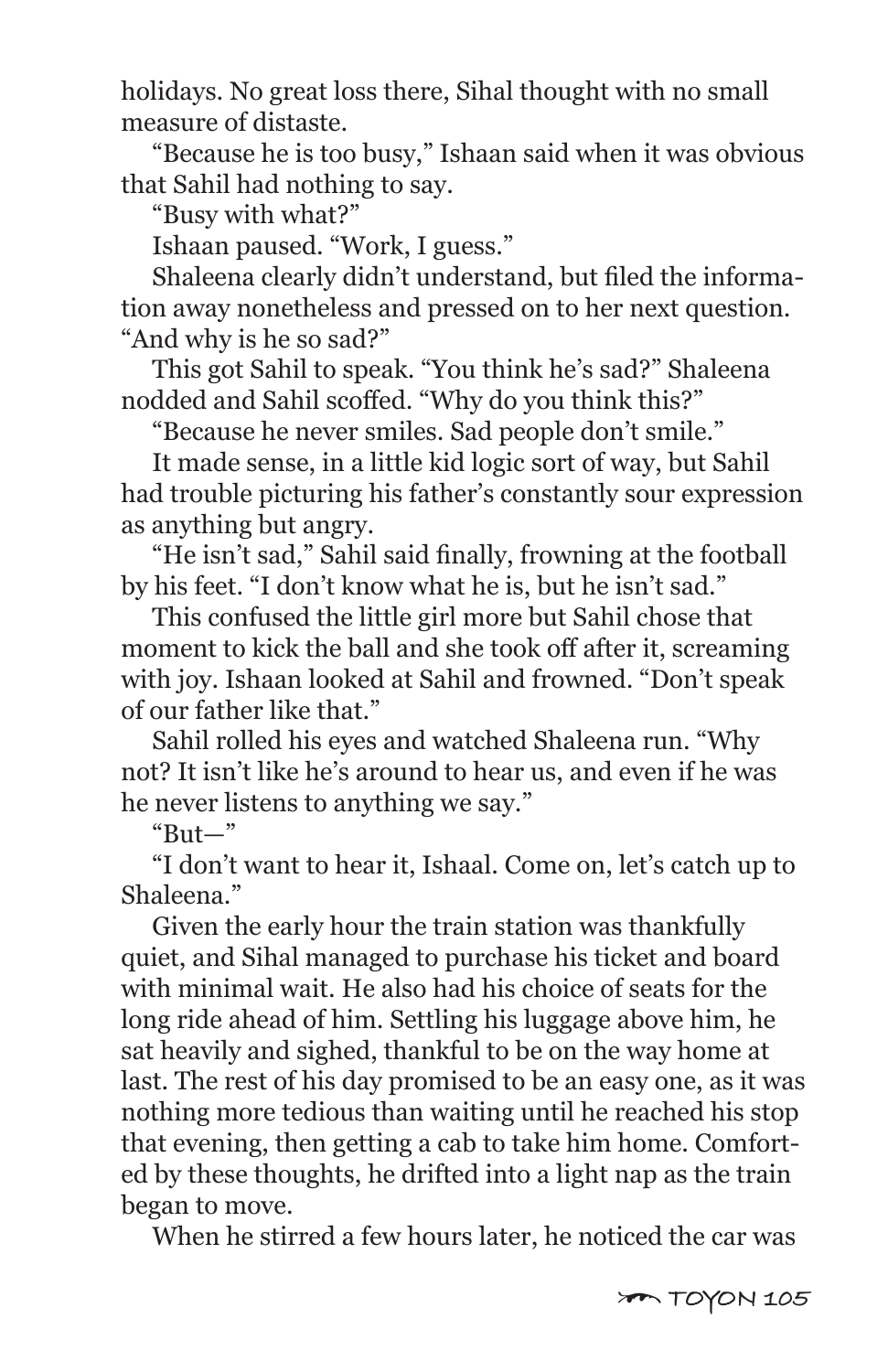significantly more crowded than it had been, with nearly all the seats outside of the one directly beside him taken. He also noticed a lone man who, noticing that Sahil was awake, headed his way.

 "A thousand apologies, sir, but is that seat taken?" He indicated the seat beside Sahil.

 "No. Please, sit." The man nodded his thanks and situated his own luggage, pulling out a well-worn book before stashing the bags, and settled into the seat. Sahil's eyes were instantly drawn to the cover.

 The man noticed Sahil's attention and held the book up for better inspection. "I take it you are familiar with 'Songs of Kabir'?"

 Sahil startled at the man's question as though shocked. "Oh, ah, not as such. Or rather I have not taken the time to read that particular collection myself. Someone... I knew, they did. Spoke of it very highly."

 The man nodded understandingly and began flipping through the pages. "It is a good book. If you have any love of poetry, I highly recommend it."

"I... shall keep that in mind."

"Are you a student of poetry?"

 "I teach a high school literature class and occasionally write my own pieces. Nothing worth publishing, but...."

The man nodded. "It's nice to put thought to paper?"

 "Exactly. And poetry has always been special to my family."

"What are you reading?"

 Sahil looked up from his own perch across the room from the conversation, watching where Shaleena had approached their father's armchair and interrupted his reading with her question. He instinctively tensed, waiting for the cold dismissal or fiery rage at being disturbed; the first would cause Shaleena to run away hurt and Sahil to follow so he could calm her down, and the second would be directed at Sahil for not keeping her distracted in the first place. Either way it was about to become Sahil's problem.

Yet Charvik did neither. Instead, he looked up slowly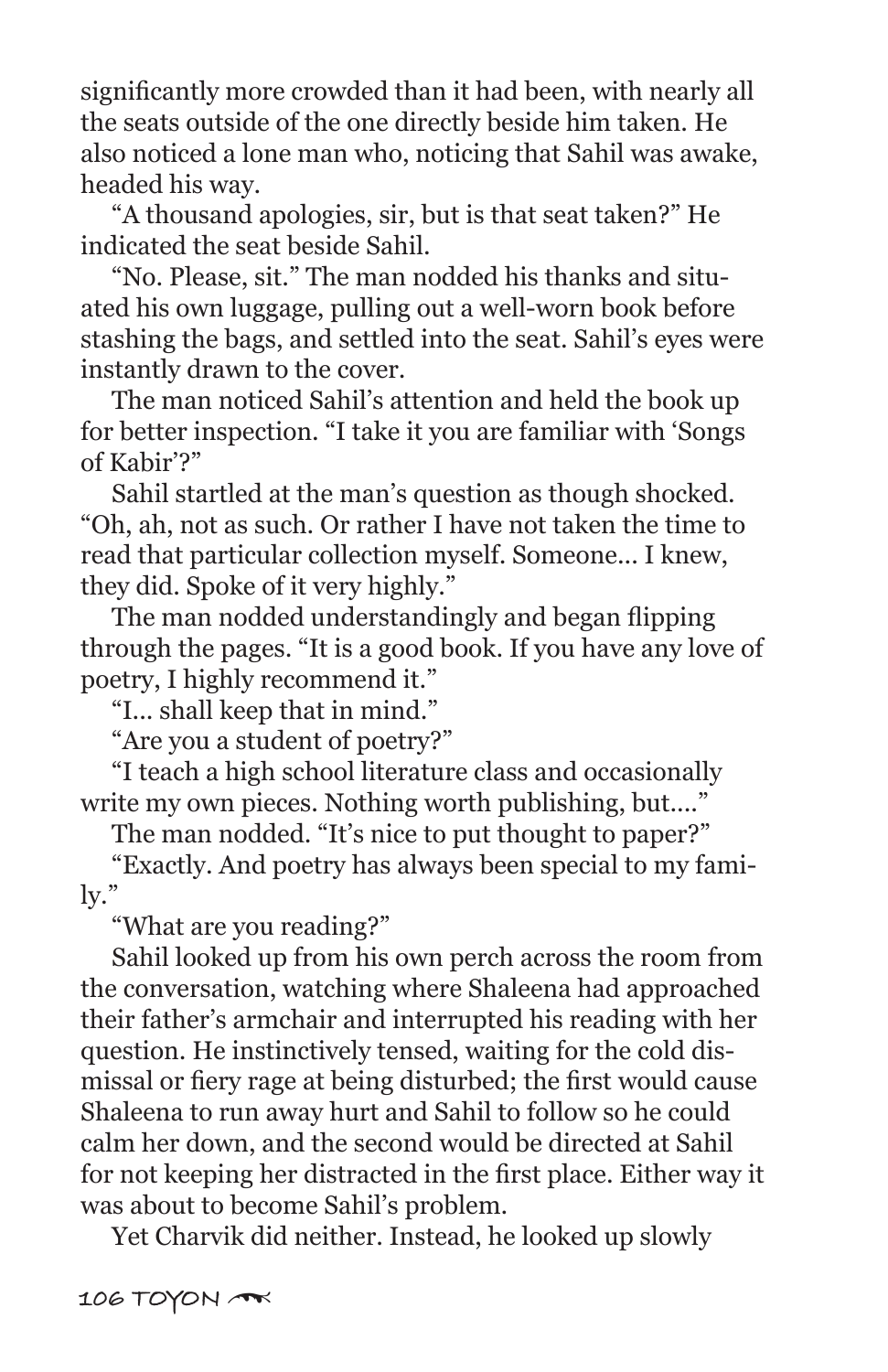and studied his daughter for a moment, as though trying to remember who she was and how he should react. Then he closed—actually closed—his book in order to show her the cover. "This is a book of poems. Can you read the title?"

 Shaleena squinted at the letters. "Songs of Kabir?" She spoke slowly, careful to get every word correct. Sahil couldn't help but be a little impressed. He hadn't realized her reading skills had progressed so far.

 Charvik smiled at her, and Sahil frowned in confusion. "That's right," their father said, sounding pleased. "Would you like to read some poems with me?"

 Sahil looked back down to his own book, but he couldn't focus on the words anymore. That was the kindest he'd ever seen his father behave towards anyone outside of their mother. He watched and listened as Charvik read to Shaleena, poem after poem after poem. He didn't seem to grow tired, or annoyed, but rather he seemed almost... happy.

"Are any of these by you, dad?"

 Charvik paused at that question. "No. I have written poems, but I have not been so blessed as to have them published."

"Maybe someday?"

 "Yes," he said, a wistful look in his eyes. "Maybe someday."

 Hailing a taxi to take him from the train station to his home didn't take long, thankfully. It was already much later than Sahil had hoped to arrive home, as a scheduling mixup with a different train had caused a delay of nearly two hours, and he was now more anxious than ever for the comfort of his wife and bed. As he was driven across the city, the driver made occasional attempts at small talk, most of which Sahil answered with polite but short replies, doing his best to avoid a protracted conversation. One comment, however, caused him to pay attention.

 "Are you excited for the start of Onam tomorrow?" Sahil blinked. "That's tomorrow?"

 The driver nodded. "I love Onam, personally. Well, specifically the Onasadya Feast, but the entire festival is fun."

 $70$  TOYON 107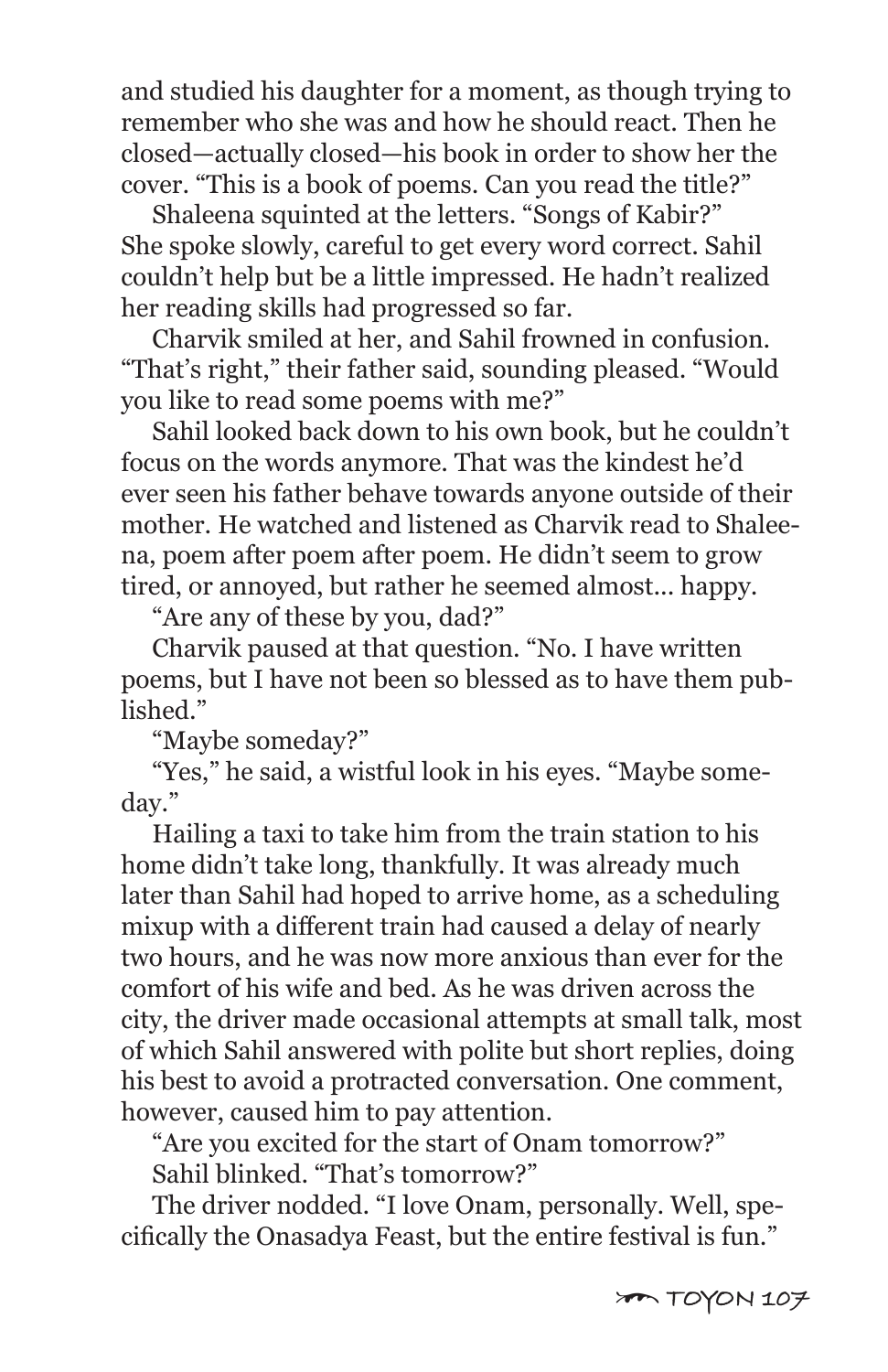Sahil glanced at the driver's bulky figure and guessed that the man did not save feasting for the festival alone. "Do you participate?"

 "Hurry, Sahil! Father wants us to be among the first visitors to the temple!"

 Sahil groaned, stretched, and tried to rub the sleep from his eyes. "The... temple?"

 "Yes, the temple!" Shaleena was entirely too excited and loud for this early hour. "It's the first day of Onam!"

 Sahil shook himself more fully away and swung his legs over the side of his bed. Onam... he smiled a little as Shaleena scampered off, her mission accomplished. Father was always in high spirits during religious festivals and holy days, his usual dour expression lightened and stormy mood calmed. He might even be persuaded to give his children treats, so long as all the proper observances are met. "It is a holy day first and a festival second," he would solemnly intone. "Be respectful of that."

 And they were. They were quiet and respectful, said the correct chants to the best of their abilities, and answered every question Charvik had for them about the origin of Onam. Then, finally, the religious observances were finished and it was time to decorate.

 Their house was never so clean as it was during Onam. Everything practically sparkled with the effort put into cleaning. And between Shaleena and Charvik it was harder to find a house more thoroughly decorated, either. A veritable hillside's worth of flowers were braided together and hung on every door frame and window. Sahil looked at the flowers and frowned. What was it about flowers and a stupid festival that suddenly made his father so cheerful? Why couldn't he always be like this?

He wanted to tear all the flowers down.

 Sahil slipped quietly into his home, unsure if his wife was still awake and knowing their infant son was not. He paused just inside, seeing the flower decorations all prepared for Onam. A frown tugged briefly at his lips, but he shook it away; the holiday had never done him any harm. Setting his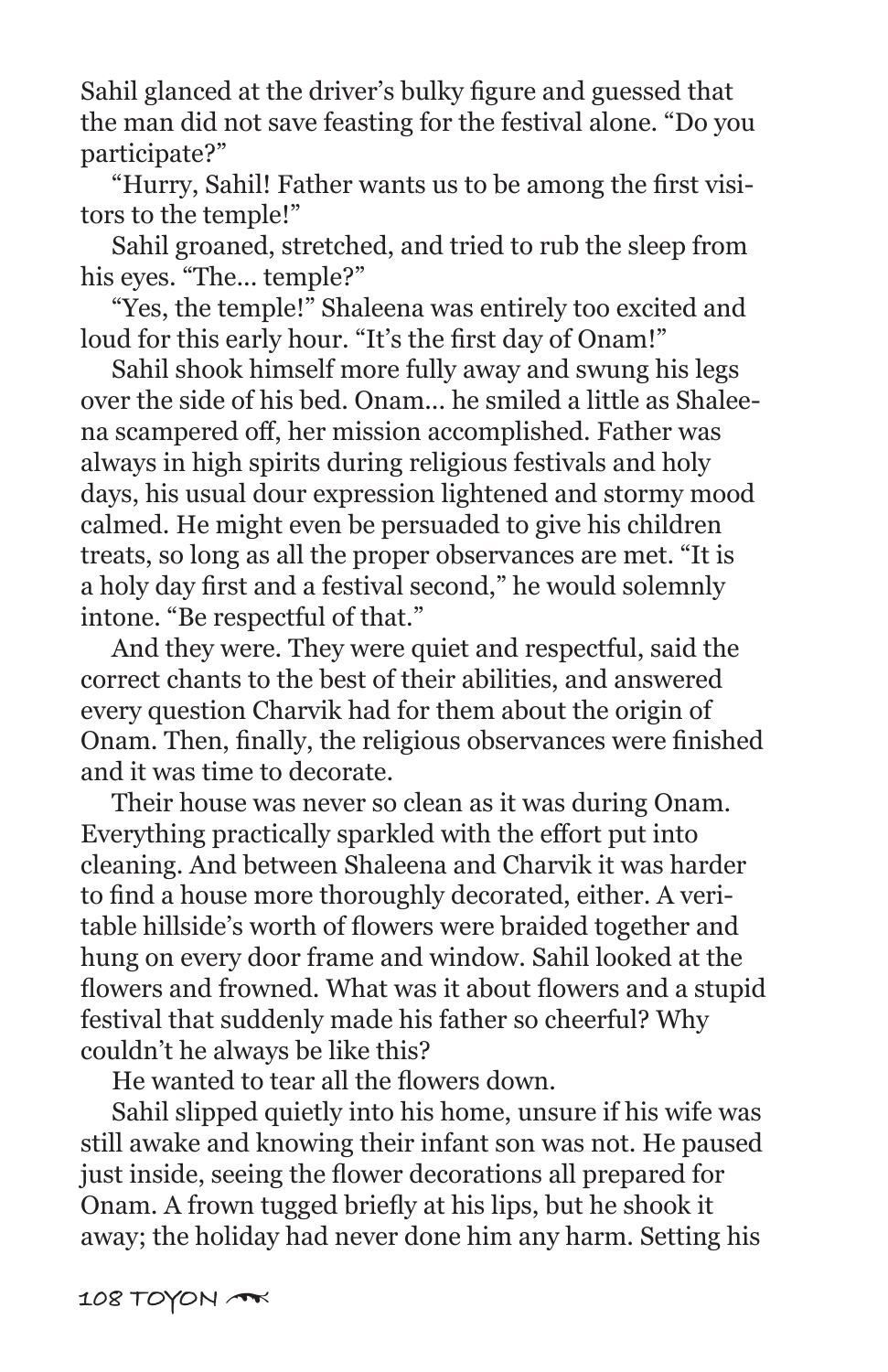luggage down in the entryway and taking off his shoes to make as little noise as possible, he made a quick walk of the house.

 Everything was spotless. His wife had done an excellent job keeping up with the cleaning, even with the added responsibility of their newborn. He smiled slightly as he paused by the dining room table, laying a hand on their son's highchair. She is a good woman. I hope I am a good husband to her. He wondered briefly if his father ever had the same concern.

 He moved into his office and saw everything was just as he had left it. It was, by agreement, the only room she didn't routinely clean, as Sahil had his own method to the seeming madness. He knew where everything was and that was the important part. He looked over his papers, his bookshelf, the grading pens and the half-finished poems, and he frowned. It looked remarkably like how he remembered his father's office being laid out. How had he never noticed that before? "Am I becoming my father...?" The question was asked quietly, barely even whispered, as though Sahil was afraid of the answer. In a way he was; were not all men their fathers' sons? What hope did he have to build a better life for himself when he mirrored his father in even this tiny detail? In what other ways had he shaped himself after a man he... he what?

 He missed. Here, in the darkness and the silence, he could admit it. He missed his father. Or, perhaps put better, he missed the idea of his father. He missed the connection he saw so often, even just coming home from the funeral. Someone he could talk to, someone he could play ball with, someone who led by example and listened to the worries of his children. Charvik had never been any of those things for Sahil, but he'd seen glimpses of that man in the way Shaleena interacted with him, and wondered if he had changed at all after Sahil had left. If he really had missed his son as much as his son now missed him, as Shaleena had suggested.

"It's too late for regrets," Sahil told his ghosts, trying to

 $70\%$  M 109